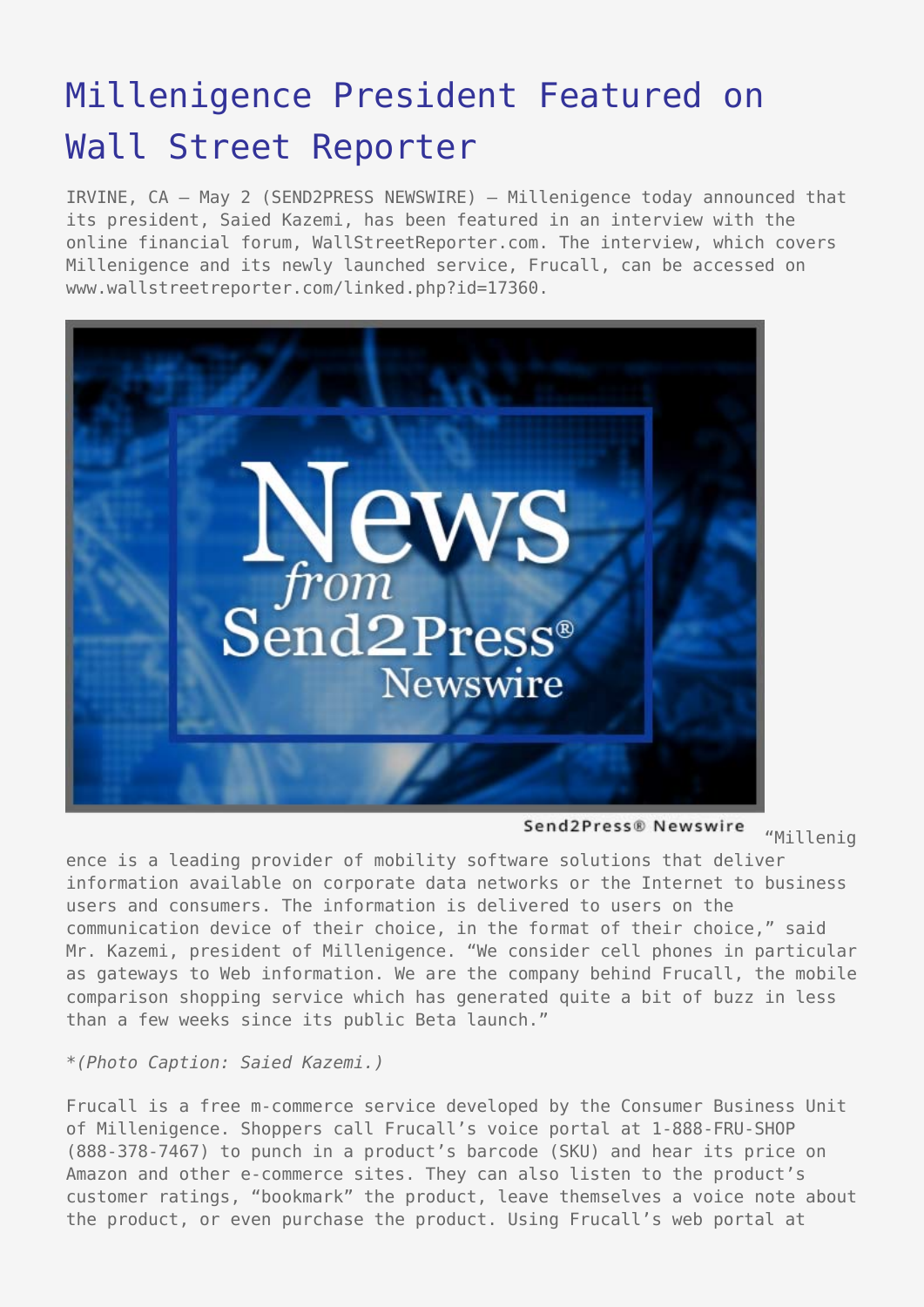[www.frucall.com,](http://www.frucall.com) consumers can access their bookmarks and voice notes, review their search and purchasing history, or make a purchase.

**About Frucall**

Frucall is a free phone-based price-comparison shopping service for consumers to compare prices and purchase products using their cell phones, anywhere, anytime. Frucall blends the benefits of in-store shopping with the frugal and flexible nature of Internet shopping, providing consumers with a unique mobile shopping experience.

## **About Millenigence**



Send2Press® Newswire

Millenigence delivers information available on corporate data networks or the Internet to business users and consumers on the communication device of their choice, in the format of their choice. Millenigence's core technology, DashPhone, supports all converged communication endpoints, including IP phones, PDAs, BlackBerry devices, and cellular phones, bringing mobility to enterprise and Internet applications.

More information on Frucall: [www.frucall.com](http://www.frucall.com)

News issued by: Millenigence

# # #

Original Story ID: (1598) :: 2006-05-0502-006

Original Keywords: Millenigence, Frucall, mobile computing, comparison shopping, Saied Kazemi, WallStreetReporter.com, mobility software solutions that deliver information